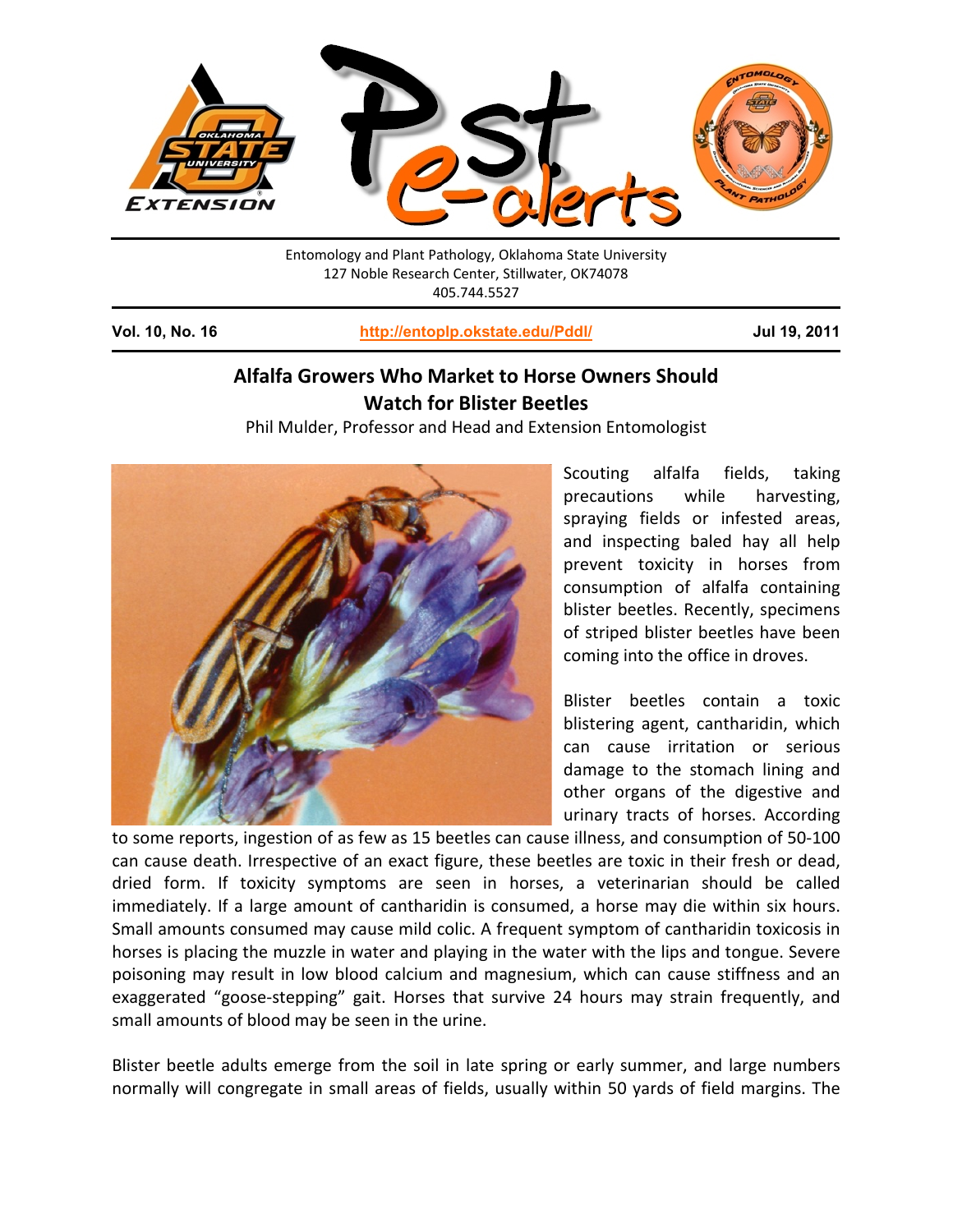predominant species found in Oklahoma is the yellow and black striped blister beetle. Because of the aggregating nature of this species, beetles can be easily killed during the alfalfa harvest operation and can be concentrated in only a few hay bales or small portions of bales.

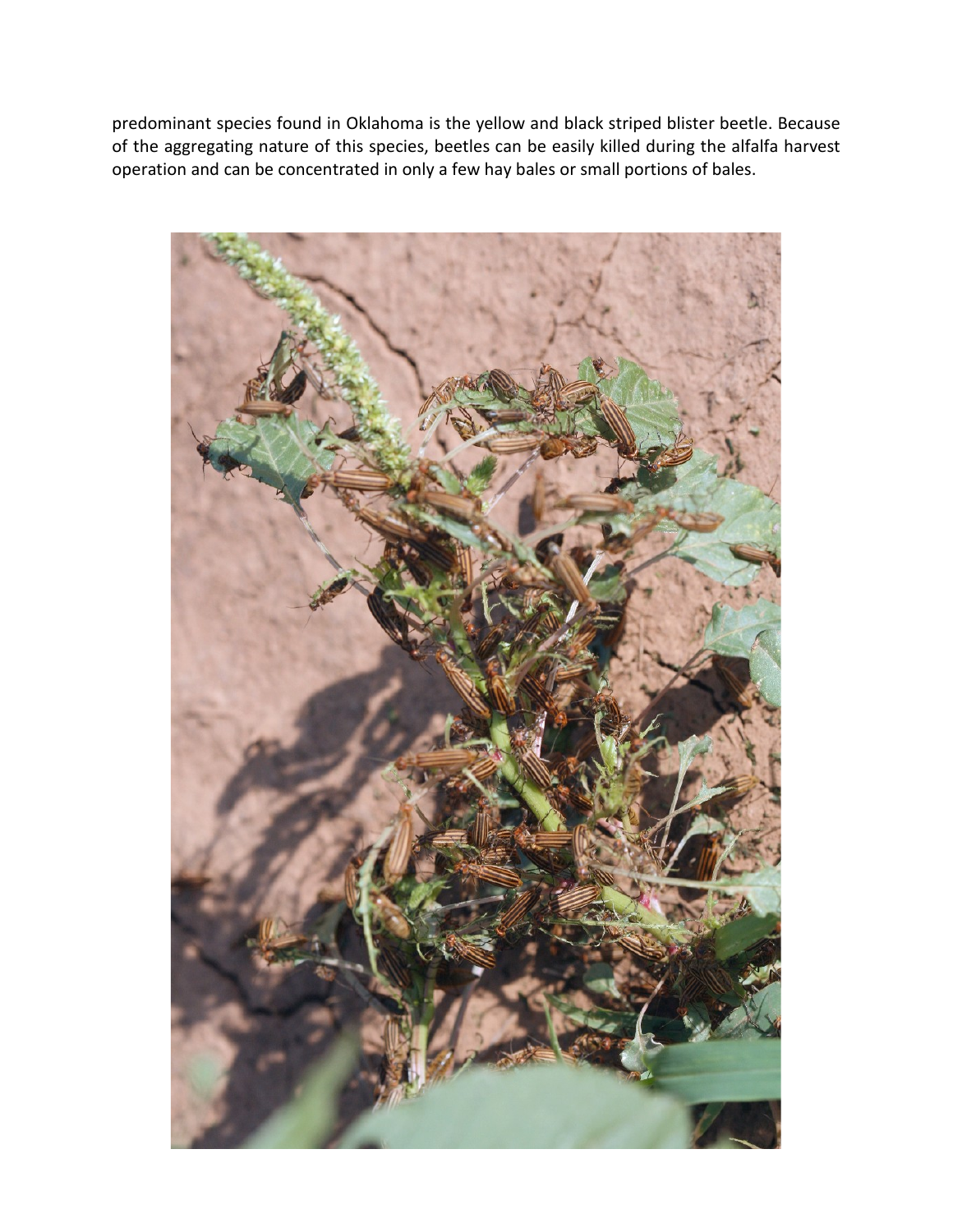When infesting alfalfa, blister beetles prefer to feed on blossoms or leaves. Swarms of beetles can be crushed by crimper rollers of the swather and are trapped in windrowed hay. If beetles remain alive in the windrows, most of them will crawl out. They also can be trapped and killed in hay if windrows are driven on before beetles have had time to escape. Therefore, two of the best ways to avoid blister beetle problems in hay from an infested field are swathing without the crimpers and avoiding wheel traffic on freshly cut windrows.

Application of a short-residual insecticide to infested areas, entire fields, fence rows, and borders can kill beetles just before harvest. Sevin and Warrior can provide good results; however, both products have a seven-day waiting period before harvest. Other products have shorter waiting periods (Malathion  $-$  0 days) but their labels may not list blister beetles as a target pest, and effectiveness of their potential to effectively control the beetles in Oklahoma has not been tested thoroughly.

Part of the responsibility associated with feeding hay that is at risk for a blister beetle problem should fall on the livestock owner that purchases the hay. Buyers that purchase alfalfa should know their supplier well and find out what precautions were taken to avoid blister beetles in hay. If presence of beetles is suspected, hay should be inspected thoroughly before feeding. Purchasing smaller hay bales will help horse owners inspect the product more thoroughly. In addition, purchase of alfalfa harvested before May or after September reduces blister beetle risks significantly. This means essentially first and last cuttings are the least at risk from a blister beetle problem. For buyers that have a good relationship with their hay grower, it would not be inexpensive insurance to insist on an application of insecticide before harvest of summer cuttings. The cost of this application can be paid for by the purchaser or split among the two parties however they see fit. Although this treatment is contrary to IPM principles, with a million dollar horse at risk, sometimes principles get outweighed by good ole fashioned "horse sense."

### **Blister Beetles Running Rampant in Home Gardens**

\_\_\_\_\_\_\_\_\_\_\_\_\_\_\_\_\_\_\_\_\_\_\_\_\_\_\_\_\_\_\_\_\_\_\_\_\_\_\_\_\_\_\_\_\_\_\_\_\_\_\_\_\_\_\_\_\_\_\_\_\_\_\_\_\_\_\_\_\_\_\_\_\_\_\_\_

Phil Mulder, Professor and Head and Extension Entomologist

Blister beetle calls and specimens have been extremely common this summer. It seems they know when the grasshopper populations are going to be extreme and this summer they are also quite abundant. Immature stages (larvae) of blister beetles feed on grasshopper egg pods. Many calls have been received about blister beetles on tomatoes or potatoes in home gardens. These insects love to defoliate solanaceous plants (nightshade or potato family) which include tomato, potato, nightshade, tobacco, chili peppers, etc. They are also attracted to leguminous plants such as peanut, alfalfa or

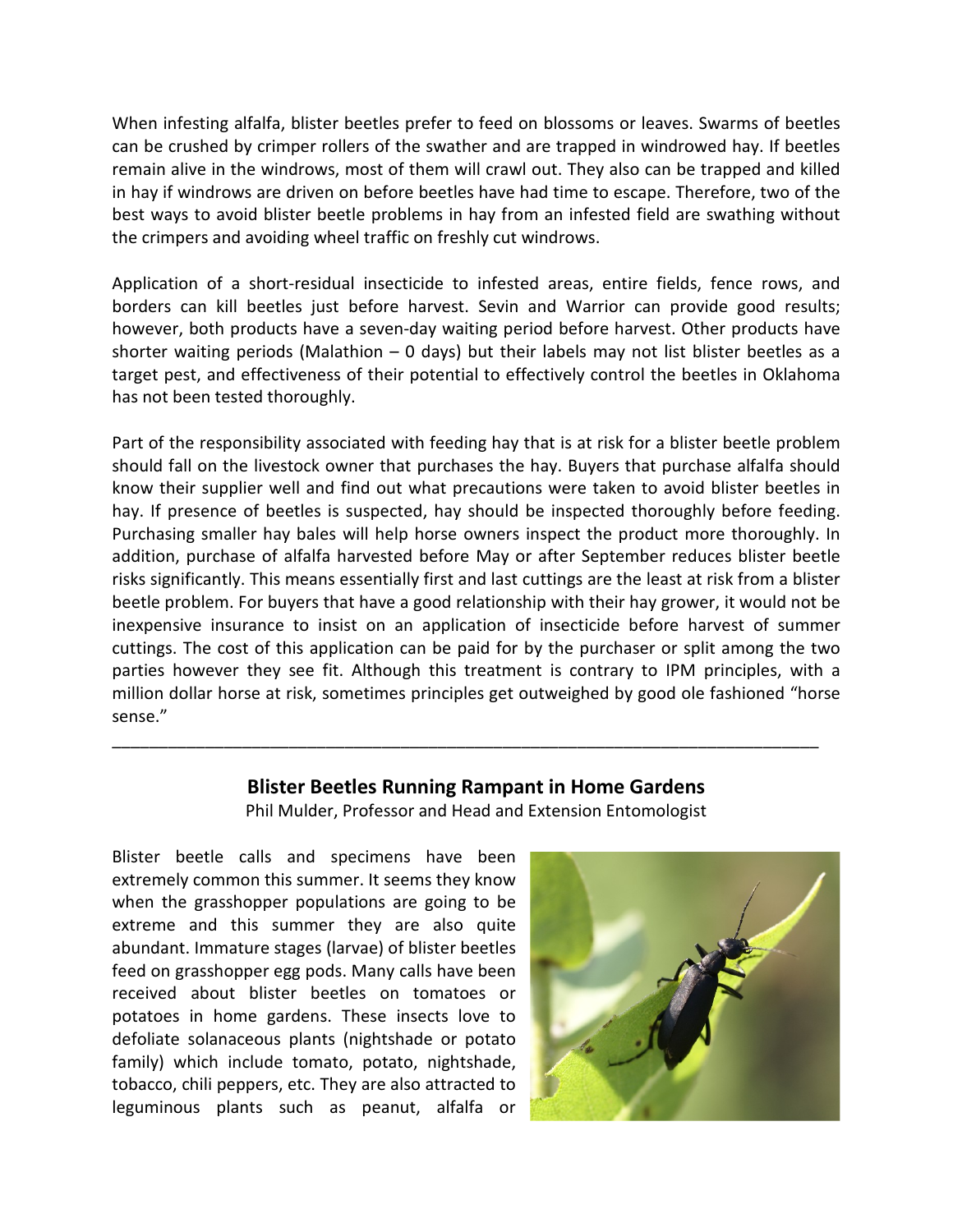soybean. One of the worst culprits is the striped blister beetle, which has a tendency to occur in large aggregations that may exceed several thousand individuals. This species also possesses the greatest content of cantharidin, the blistering agent that gives the beetles their name. This substance is passed from male beetles to female beetles during mating.

If left unchecked, blister beetle swarms have been known to totally defoliate an entire garden area, particular the plants mentioned above. Their transient nature, here one day and gone the next, makes it difficult sometimes to diagnose the problem. Gardeners who use Sevin® insecticide for blister beetle control are generally satisfied with results; however, in this day and age many folks are looking for products that are gentler on beneficial organisms or have a shorter residual. Some gardeners have turned to pyrethrins (naturally derived from chrysanthemum) to control this pest and these are likely effective on blister beetles. Commercial products of this nature include Pyganic EC or Evergreen EC. Organic growers may choose to handpick and destroy the beetles until they notice the immense amount of work involved and/or blisters that arise on their skin, from crushing the beetles. These growers may resort to use of Surround (kaolin clay) to deter the beetles from the plants; however, this fine powder is difficult to remove from fruit. Another commercial organic product, known as Entrust®, is effective at controlling other beetle pests (Colorado potato beetle) and hence will likely control blister beetles. Ultimately, some growers have simply tried the soapy water approach which can be effective but needs to be re-applied after watering and generally has to land on the beetles to be effective.

Growers using the handpicking approach should wear gloves and try not to crush the beetles. They can be simply swept into a bucket of soapy water or some other agent that will kill them readily.

\_\_\_\_\_\_\_\_\_\_\_\_\_\_\_\_\_\_\_\_\_\_\_\_\_\_\_\_\_\_\_\_\_\_\_\_\_\_\_\_\_\_\_\_\_\_\_\_\_\_\_\_\_\_\_\_\_\_\_\_\_\_\_\_\_\_\_\_\_\_\_\_\_\_\_\_

# **Time to Spray RR or LL Crops for Weeds? Scout Fields for Grasshoppers and Other Defoliators Before You Spray**

Tom A. Royer, Extension Entomologist

This hot, dry summer brings out some unwanted leaf-eating insect pests in various crops. Roy Ball, Extension Educator in Craig County has observed full maturity and double crop soybean fields that are infested with striped blister beetles and grasshoppers. Grasshopper problems are being reported in SW Oklahoma in cotton fields and in pastures in various areas of Oklahoma. Striped blister beetle swarms are dotting the state as well. It is important to minimize stress to a crop from these foliage-feeding insects.

If it's time to overspray your Roundup Ready or Liberty Link crops for weeds, take some time to scout for grasshoppers and other defoliators. If they are at economically treatable numbers, it would be prudent to include a registered insecticide with the overspray and save a trip across the field.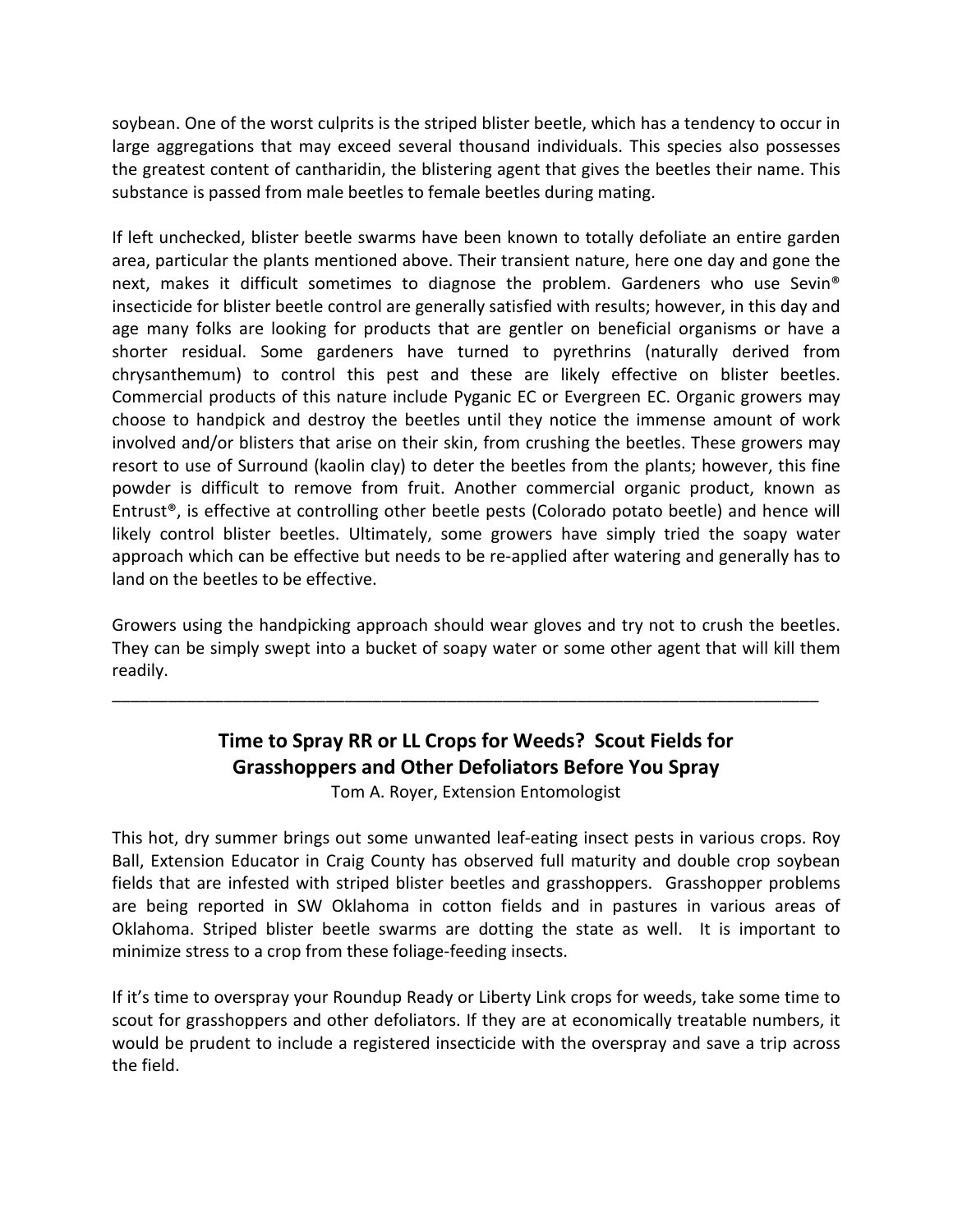

Grasshoppers are equal opportunity eaters. They will injure soybean, corn, cotton and sorghum. Threats from grasshoppers are not wide spread in a "typical" year, but this hot extra-dry summer weather favors their survival. So, by late summer they are likely to numerous and difficult to control. Fortunately, for a little while longer most grasshoppers are still small, wingless nymphs; so they can't migrate as far and are more susceptible to control with an insecticide.

For those producers that are growing non-herbicide tolerant crops, the scouting methods and decisions for control of grasshoppers are similar.

There are three methods that can be used to determine the need for control; estimating stand loss (for all crops, especially double-cropped or late-planted ones), counting grasshopper density (for all crops), or estimating defoliation levels (for soybeans).

To estimate stand loss, check 20 row-feet in 5 locations in the field and determine the percent of plants cut or missing (1 foot of row is blank) at each location. Estimate an average % stand loss from the 5 samples. The treatment threshold for any crop is about 5-10% stand loss.

To estimate grasshopper density, walk in a straight line across the field, focus your eyes about 9-12 feet in front and visualize a 1 square yard area. Keep your eyes trained on that area and slowly walk forward, counting the number of grasshoppers that you see jumping. Record the count, walk about 50-75 feet and take another count. Take counts in at least 5 different areas of the field (or field margin) and average them out. Use the following guidelines provided by the University of Nebraska to determine the need to treat.

| Grasshopper  |                 |                        |                             |
|--------------|-----------------|------------------------|-----------------------------|
| Population   | Field: # $yd^2$ | Field Margin: # $yd^2$ | <b>Treatment Necessary?</b> |
|              |                 |                        |                             |
| Non Economic | $0 - 2$         | $5 - 10$               | <b>NO</b>                   |
| Light        | $3 - 7$         | $11 - 20$              | Depends on crop             |
| Moderate     | $8 - 14$        | $20 - 40$              | Probably                    |
| Abundant     | 15 or more      | 41 or more             | <b>YFS</b>                  |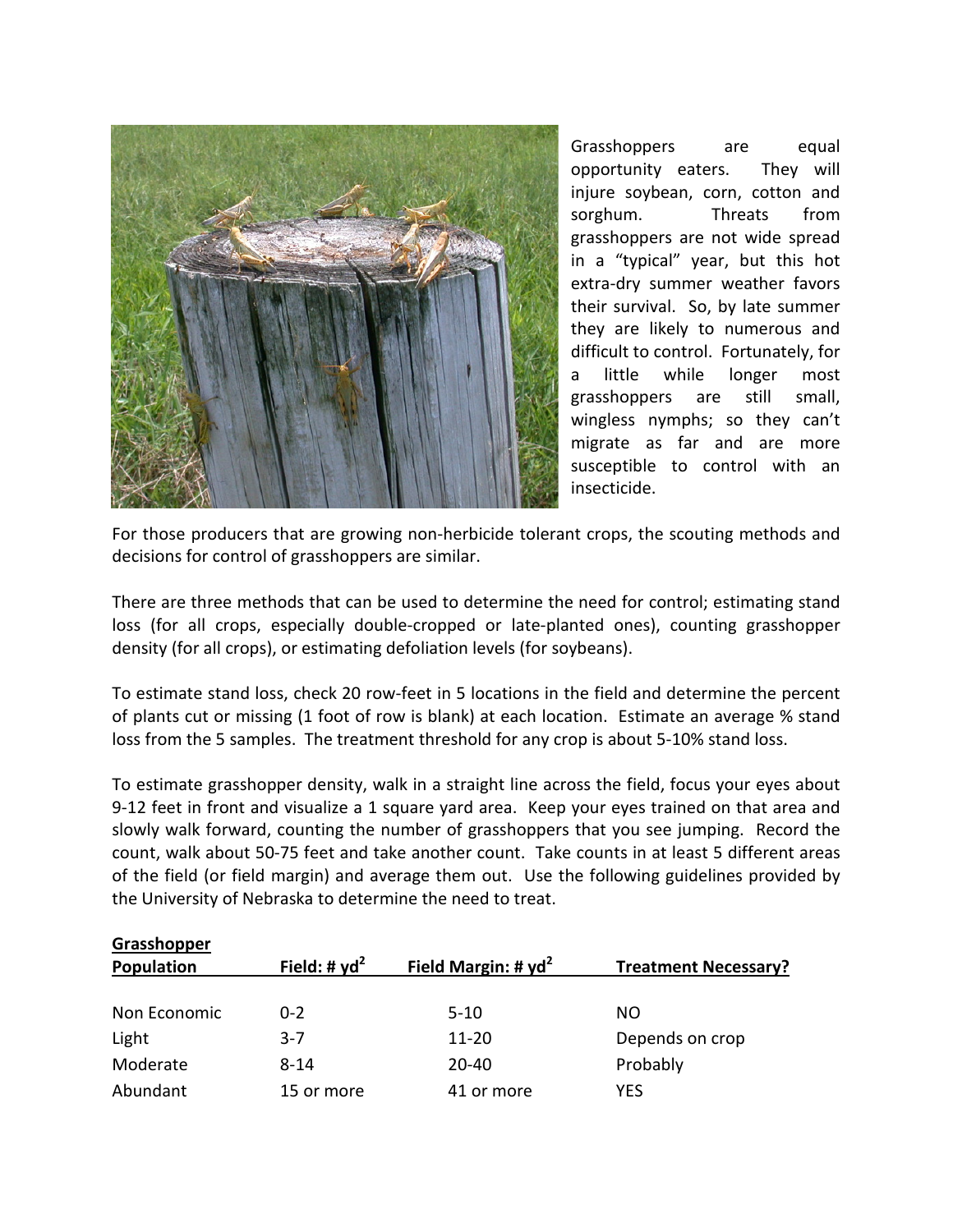To estimate defoliation in soybean, randomly collect 6 leaflets (2 from the lower, 2 from the middle, and 2 from the top of the canopy) in 5 locations and estimate % defoliation by averaging the defoliation level from 30 leaflets using the visual chart below.



| <b>Plant Stage</b>                                 | <b>Treatment Threshold</b>                            |  |
|----------------------------------------------------|-------------------------------------------------------|--|
| 3-leaf to beginning of bloom<br>Bloom to pod fill: | 35% average defoliation<br>15-20% average defoliation |  |
| Full pod fill to maturity:                         | 35-40% average defoliation,<br>or 5-10% pods damaged  |  |

Dr. Joe Armstrong, Extension Weed Specialist, reminds all producers to carefully read the herbicide and insecticide labels before mixing to assure their compatibility. With all of the new combinations of herbicide products that are designed to target glyphosate-resistant and tolerant weeds, it is critical that tank-mixing directions are followed. Consult CR-2781, Components and Ratios of Pre-mix Herbicides for Use in Soybean, and CR-2782, Components and Ratios of Pre-mix Herbicides for Use in Corn and Grain Sorghum for more information on herbicide mixes.